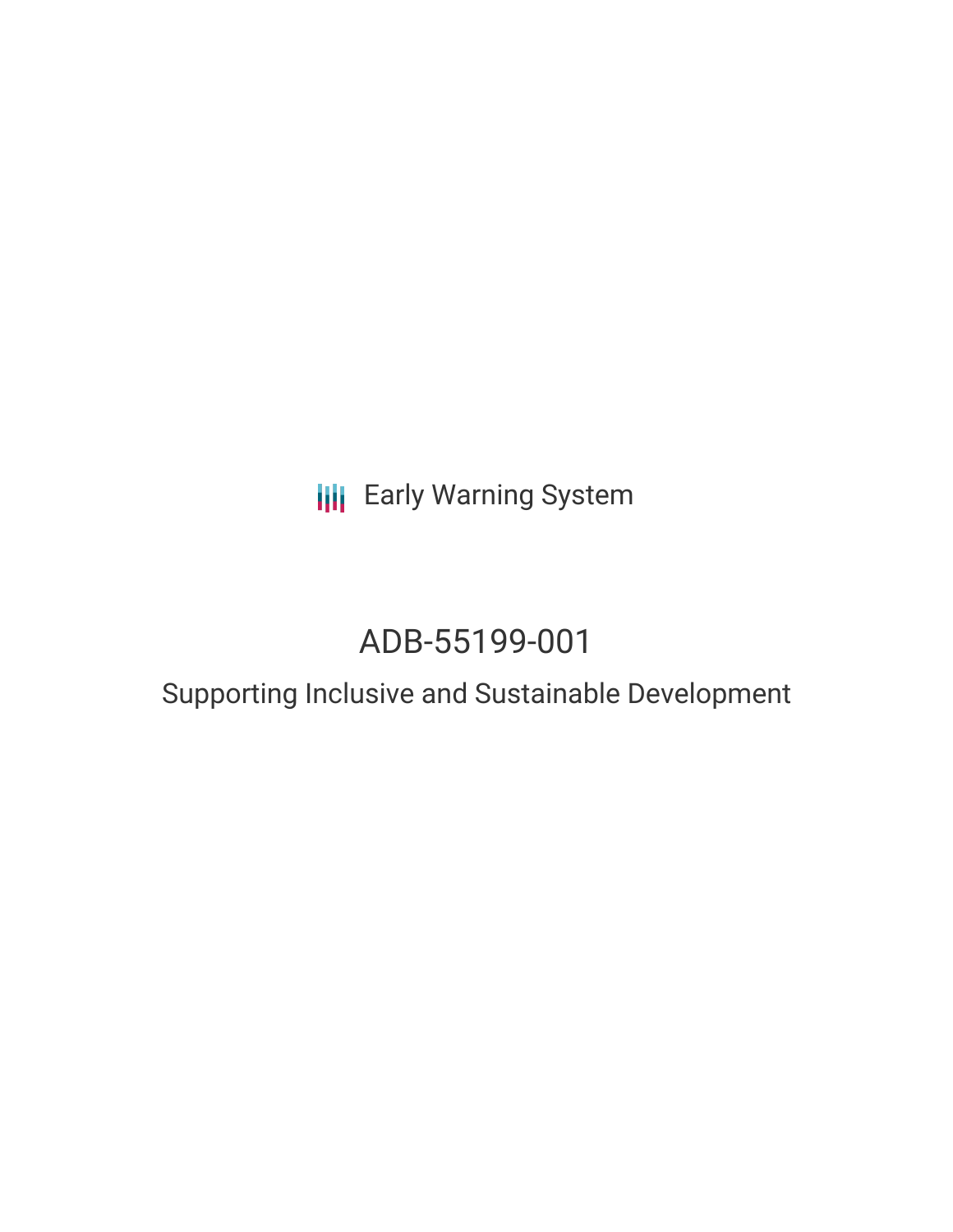

#### **Quick Facts**

| <b>Countries</b>               | Mongolia                                  |
|--------------------------------|-------------------------------------------|
| <b>Financial Institutions</b>  | Asian Development Bank (ADB)              |
| <b>Status</b>                  | Approved                                  |
| <b>Bank Risk Rating</b>        | U                                         |
| <b>Voting Date</b>             | 2021-11-17                                |
| <b>Borrower</b>                | Ministry of Finance of Mongolia           |
| <b>Sectors</b>                 | Law and Government, Technical Cooperation |
| <b>Investment Type(s)</b>      | Grant                                     |
| <b>Investment Amount (USD)</b> | \$1.25 million                            |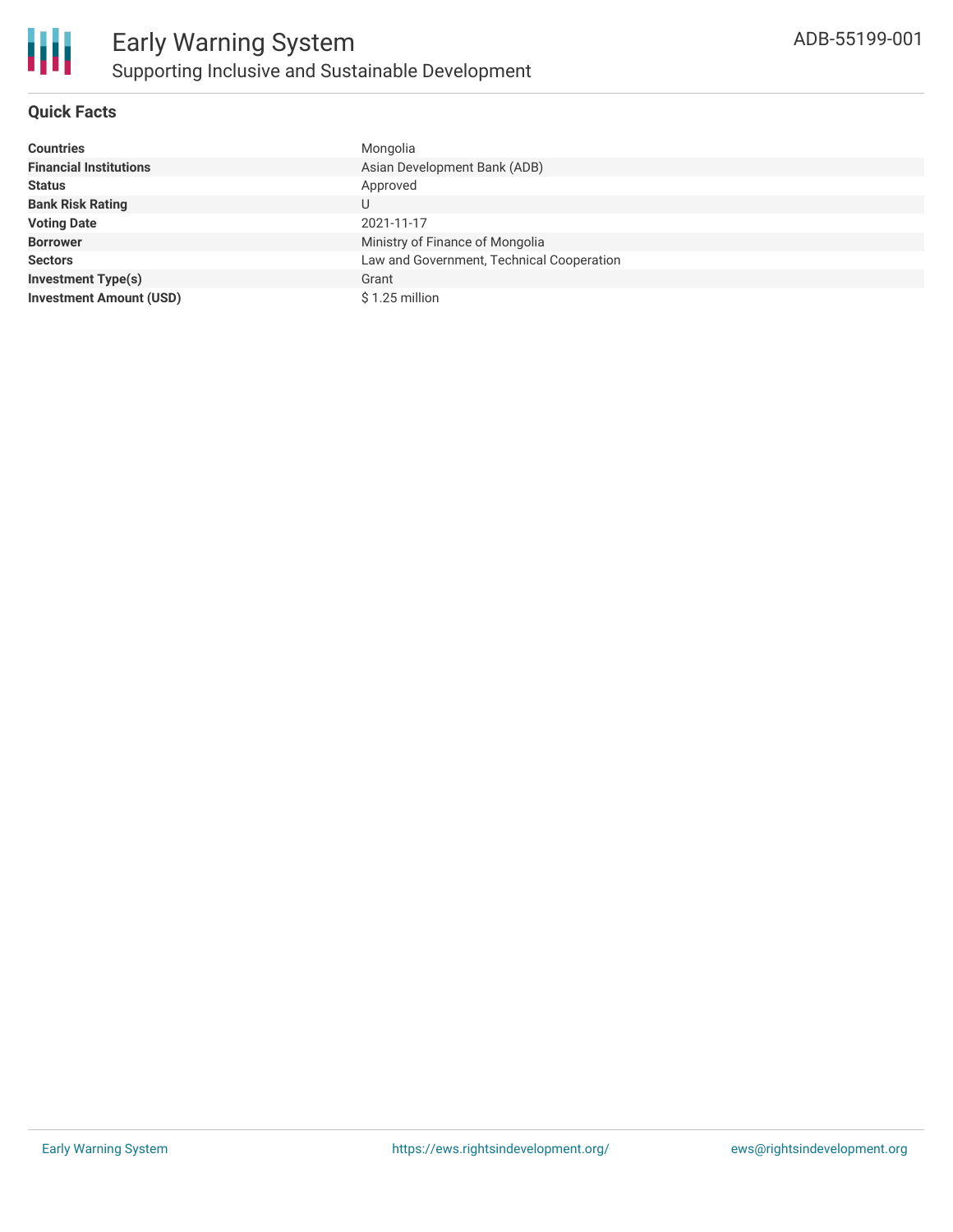

# ₩

### Early Warning System Supporting Inclusive and Sustainable Development

#### **Project Description**

Under this project, ADB provides TA support the government of Mongolia, for development of Strategic Policy Priorities 2021- 2024.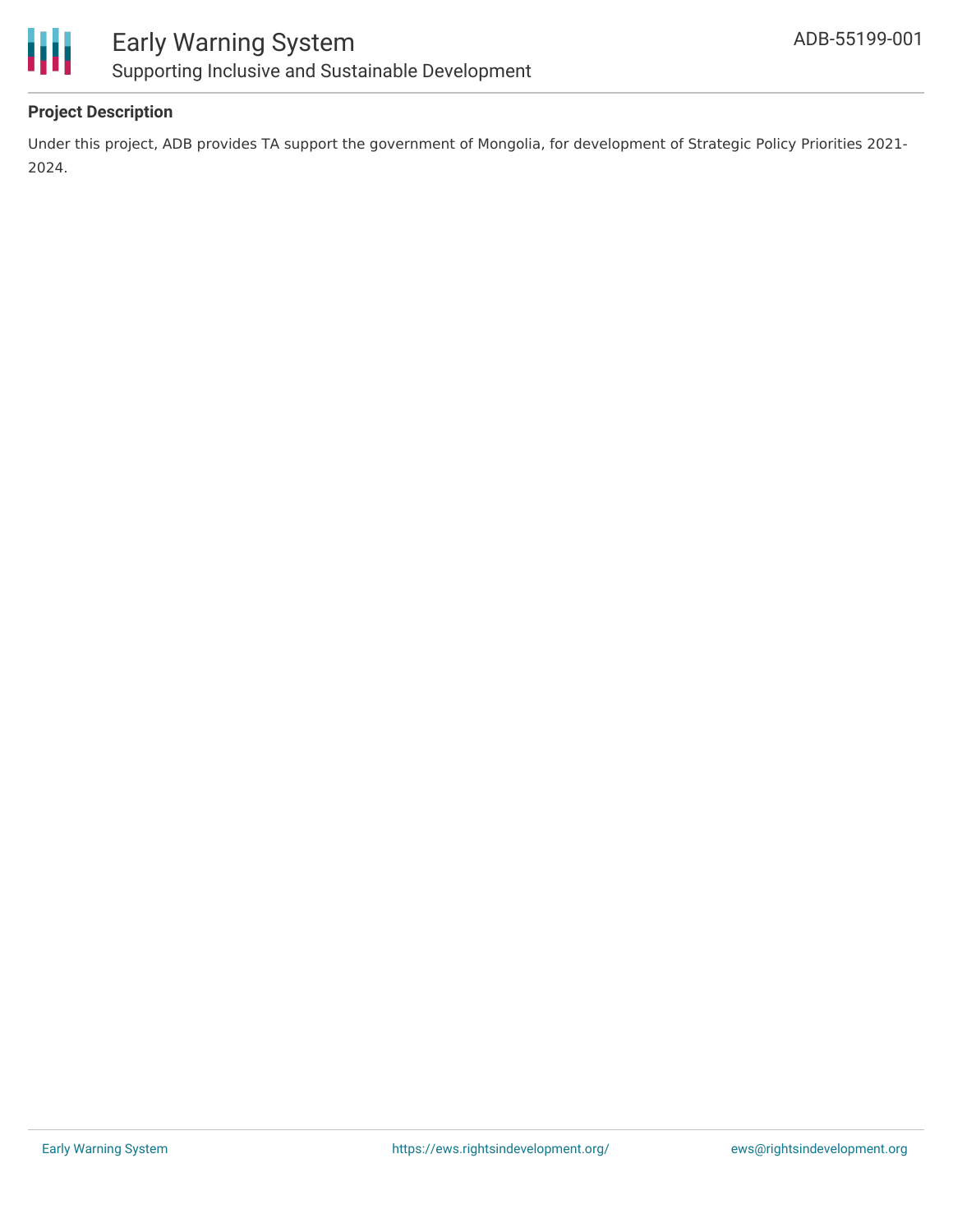

## Early Warning System Supporting Inclusive and Sustainable Development

#### **Investment Description**

Asian Development Bank (ADB)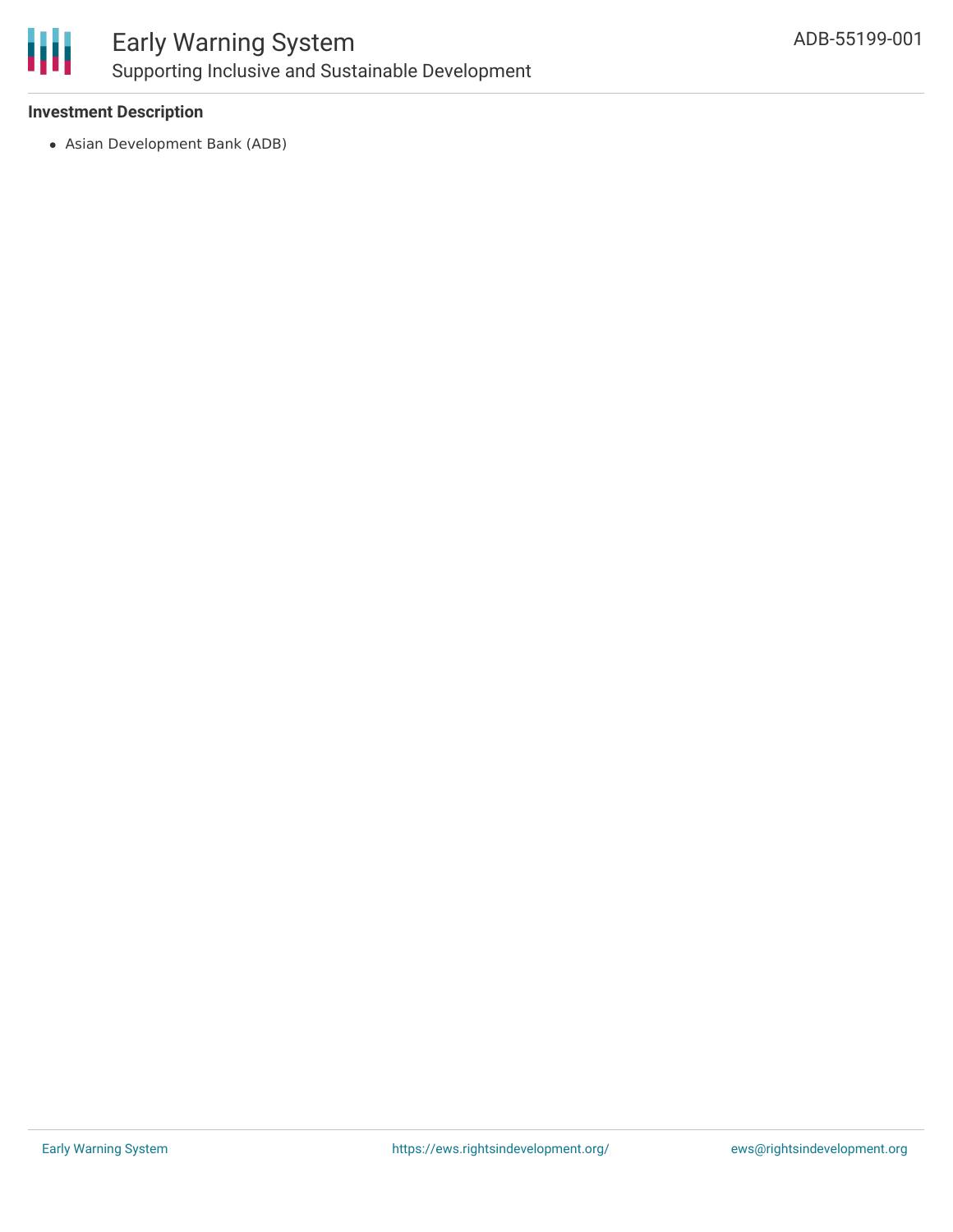#### **Contact Information**

#### **PROJECT CONTACT INFORMATION**

Ministry of Finance (formerly Ministry of Finance and Economy) S.Danzangiin Gudamj 5/1, Zasgiin Gazriin II Bair, Ulaanbaatar 15160 Mongolia

#### **ACCESS TO INFORMATION**

You can submit an information request for project information at: https://www.adb.org/forms/request-information-form

ADB has a two-stage appeals process for requesters who believe that ADB has denied their request for information in violation of its Access to Information Policy. You can learn more about filing an appeal at: https://www.adb.org/site/disclosure/appeals

#### **ACCOUNTABILITY MECHANISM OF ADB**

The Accountability Mechanism is an independent complaint mechanism and fact-finding body for people who believe they are likely to be, or have been, adversely affected by an Asian Development Bank-financed project. If you submit a complaint to the Accountability Mechanism, they may investigate to assess whether the Asian Development Bank is following its own policies and procedures for preventing harm to people or the environment. You can learn more about the Accountability Mechanism and how to file a complaint at: http://www.adb.org/site/accountability-mechanism/main.